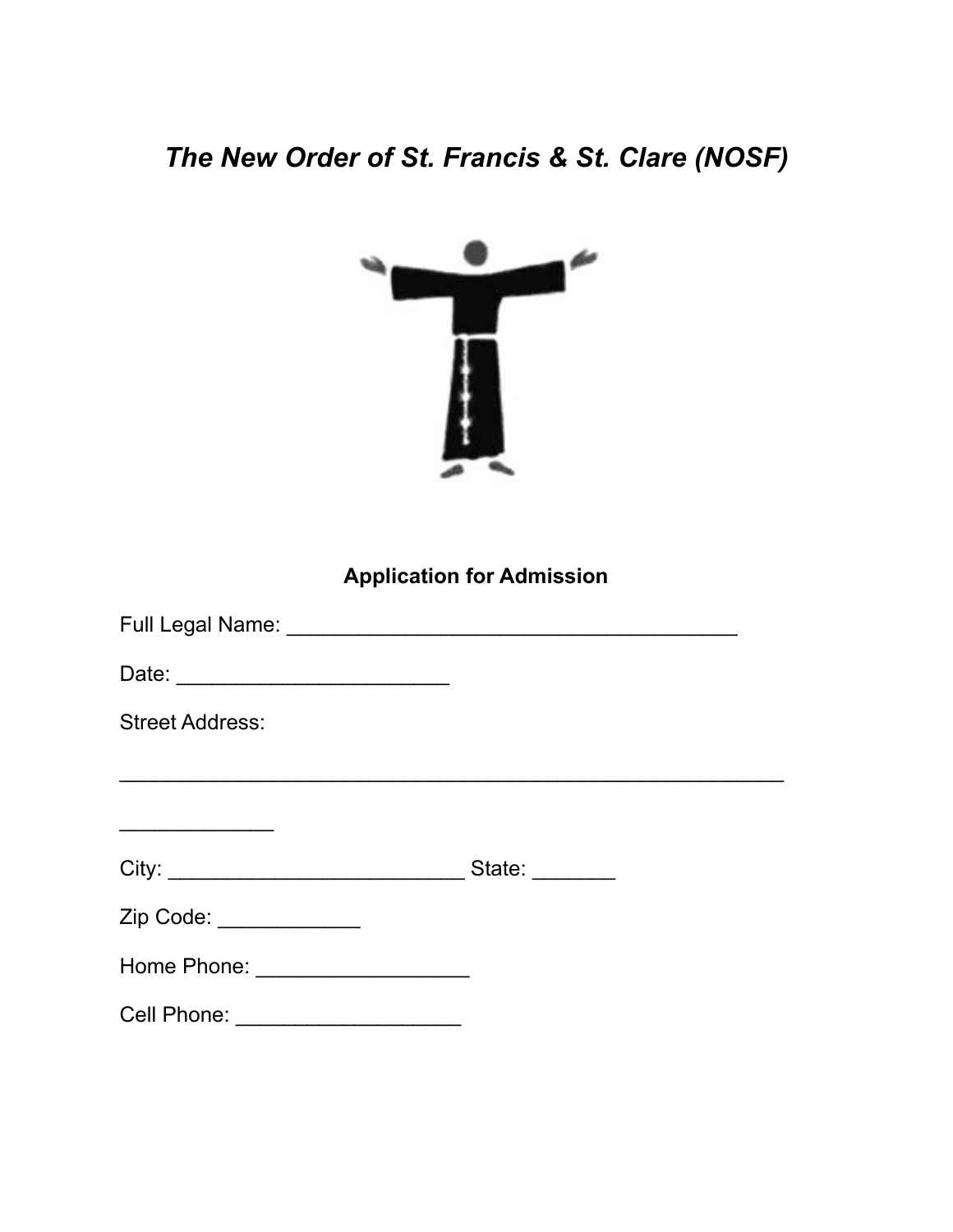Email Address:

Age: \_\_\_\_\_\_\_\_\_\_ Date of Birth: \_\_\_\_\_\_\_\_\_\_\_\_\_\_\_\_\_\_\_

\_\_\_\_\_\_\_\_\_\_\_\_\_\_\_\_\_\_\_\_\_\_\_\_\_\_\_\_\_\_\_\_\_\_\_\_\_\_\_\_\_\_\_\_\_\_\_\_

\_\_\_\_\_\_\_\_\_\_\_\_\_\_\_\_\_\_\_\_\_\_\_\_\_\_\_\_\_\_\_\_\_\_\_\_\_\_\_\_\_\_\_\_\_\_\_\_\_\_\_\_\_\_\_\_

\_\_\_\_\_\_\_\_\_\_\_\_\_\_\_\_\_\_\_\_\_\_\_\_\_\_\_\_\_\_\_\_\_\_\_\_\_\_\_\_\_\_\_\_\_\_\_\_\_\_\_\_\_\_\_\_

\_\_\_\_\_\_\_\_\_\_\_\_\_\_\_\_\_\_\_\_\_\_\_\_\_\_\_\_\_\_\_\_\_\_\_\_\_\_\_\_\_\_\_\_

\_\_\_\_\_\_\_\_\_\_\_\_\_\_\_\_\_\_\_\_\_\_\_\_\_\_\_\_\_\_\_\_\_\_\_\_\_\_\_\_\_\_\_\_\_\_\_\_

Marital Status: \_\_\_\_\_\_\_\_\_\_\_\_\_\_\_\_

Occupation:

Spouse's Name (If Married):

 $\overline{\phantom{a}}$  . The set of the set of the set of the set of the set of the set of the set of the set of the set of the set of the set of the set of the set of the set of the set of the set of the set of the set of the set o

Children (Include Ages):

Religious Affiliation:

Baptized: Yes / No Confirmed: Yes / No Andrew Holy Orders:

Yes / No

 $\overline{\phantom{a}}$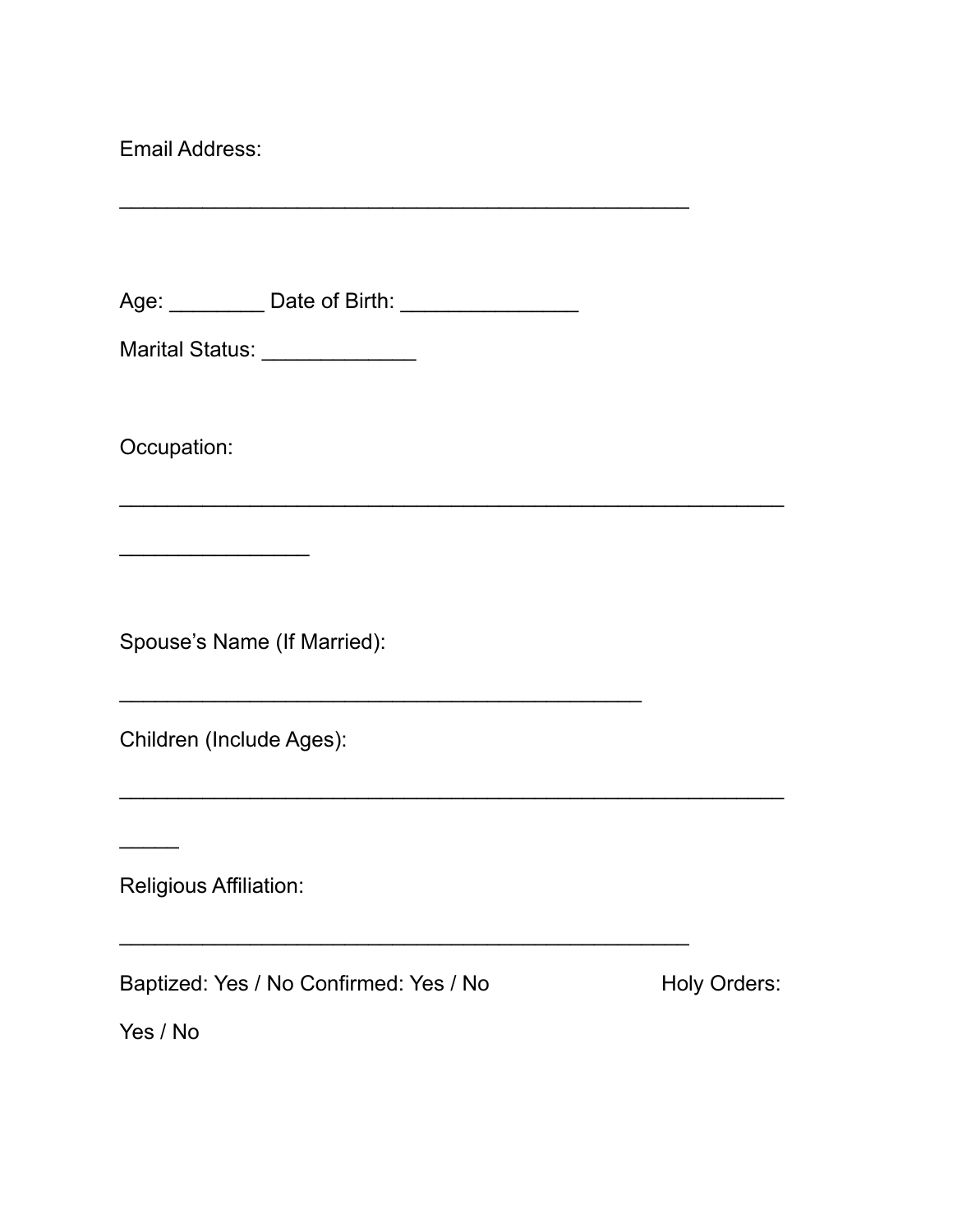If ordained, give dates and Hierarchical Rank:

\_\_\_\_\_\_\_\_\_\_\_\_\_\_\_\_\_\_\_\_\_\_\_\_\_\_\_\_\_

 $\frac{1}{2}$  ,  $\frac{1}{2}$  ,  $\frac{1}{2}$  ,  $\frac{1}{2}$  ,  $\frac{1}{2}$  ,  $\frac{1}{2}$  ,  $\frac{1}{2}$  ,  $\frac{1}{2}$  ,  $\frac{1}{2}$  ,  $\frac{1}{2}$  ,  $\frac{1}{2}$  ,  $\frac{1}{2}$  ,  $\frac{1}{2}$  ,  $\frac{1}{2}$  ,  $\frac{1}{2}$  ,  $\frac{1}{2}$  ,  $\frac{1}{2}$  ,  $\frac{1}{2}$  ,  $\frac{1$ 

 $\frac{1}{2}$  ,  $\frac{1}{2}$  ,  $\frac{1}{2}$  ,  $\frac{1}{2}$  ,  $\frac{1}{2}$  ,  $\frac{1}{2}$  ,  $\frac{1}{2}$  ,  $\frac{1}{2}$  ,  $\frac{1}{2}$  ,  $\frac{1}{2}$  ,  $\frac{1}{2}$  ,  $\frac{1}{2}$  ,  $\frac{1}{2}$  ,  $\frac{1}{2}$  ,  $\frac{1}{2}$  ,  $\frac{1}{2}$  ,  $\frac{1}{2}$  ,  $\frac{1}{2}$  ,  $\frac{1$ 

Highest Educational Level: High School / Associate / Bachelors / Masters /

\_\_\_\_\_\_\_\_\_\_\_\_\_\_\_\_\_\_\_\_\_\_\_\_\_\_\_\_\_\_\_\_\_\_\_\_\_\_\_\_\_\_\_\_\_\_\_\_\_\_\_\_\_\_\_\_

Doctorate

 $\frac{1}{2}$ 

Degrees Granted:

 $\overline{\phantom{a}}$  . The set of the set of the set of the set of the set of the set of the set of the set of the set of the set of the set of the set of the set of the set of the set of the set of the set of the set of the set o

Religious Educational Background (You may attach curriculum vitae.):

\_\_\_\_\_\_\_\_\_\_\_\_\_\_\_\_\_\_\_\_\_\_\_\_\_\_\_\_\_\_\_\_\_\_\_\_\_\_\_\_\_\_\_\_\_\_\_\_\_\_\_\_\_\_\_\_

\_\_\_\_\_\_\_\_\_\_\_\_\_\_\_\_\_\_\_\_\_\_\_\_\_\_\_\_\_\_\_\_\_\_\_\_\_\_\_\_\_\_\_\_\_\_\_\_\_\_\_\_\_\_\_\_

\_\_\_\_\_\_\_\_\_\_\_\_\_\_\_\_\_\_\_\_\_\_\_\_\_\_\_\_\_\_\_\_\_\_\_\_\_\_\_\_\_\_\_\_\_\_\_\_

\_\_\_\_\_\_\_\_\_\_\_\_\_\_\_\_\_\_\_\_\_\_\_\_\_\_\_\_\_\_\_\_\_\_\_\_\_\_\_\_\_\_\_\_\_\_\_\_\_\_\_\_\_\_\_\_

Why do you feel called to live the Franciscan Rule?

\_\_\_\_\_\_\_\_\_\_\_\_\_\_\_\_\_\_\_\_\_\_\_\_\_\_\_\_\_\_\_\_\_\_\_\_\_\_\_\_\_\_\_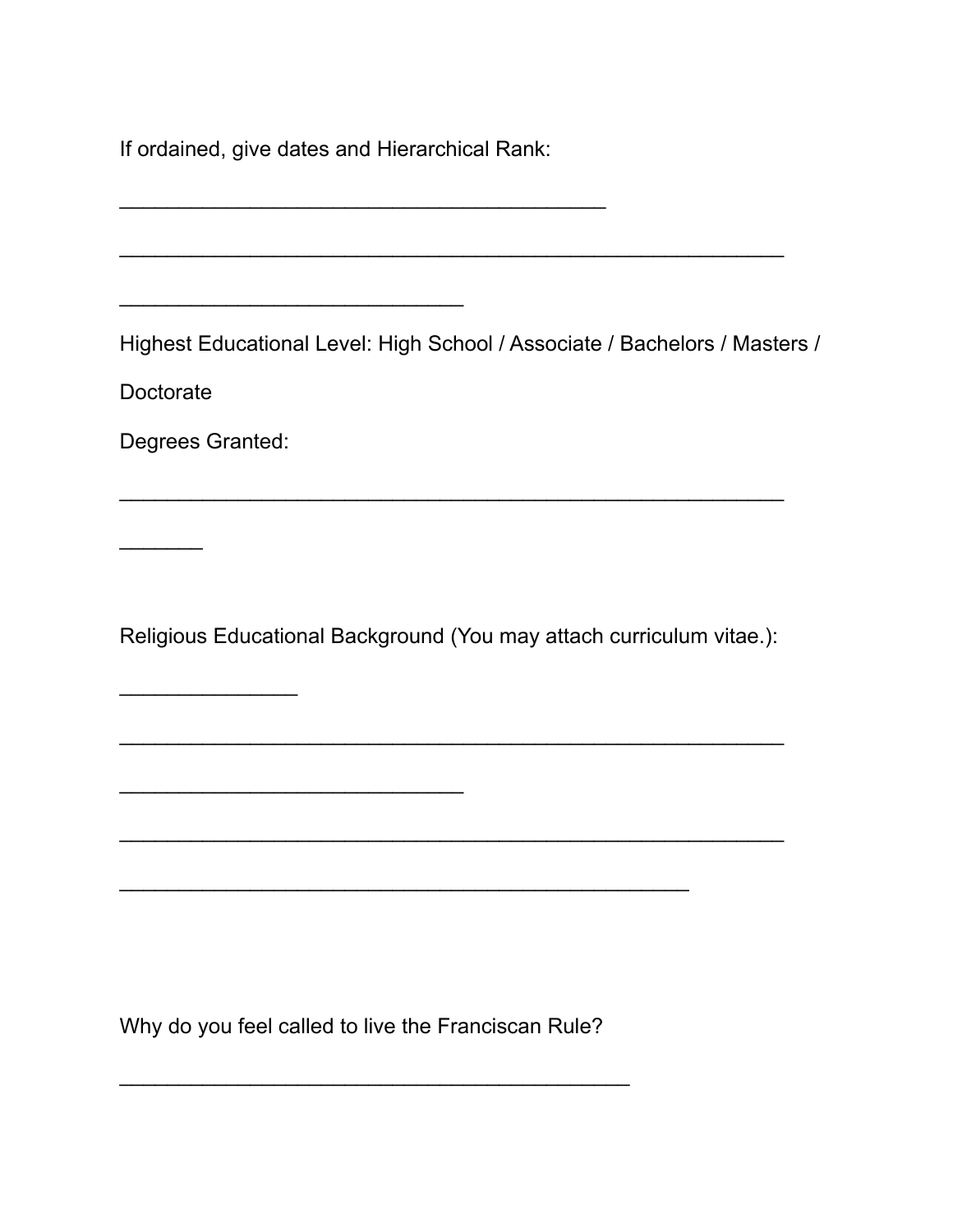Briefly describe your spiritual journey thus far.

 $\overline{a}$